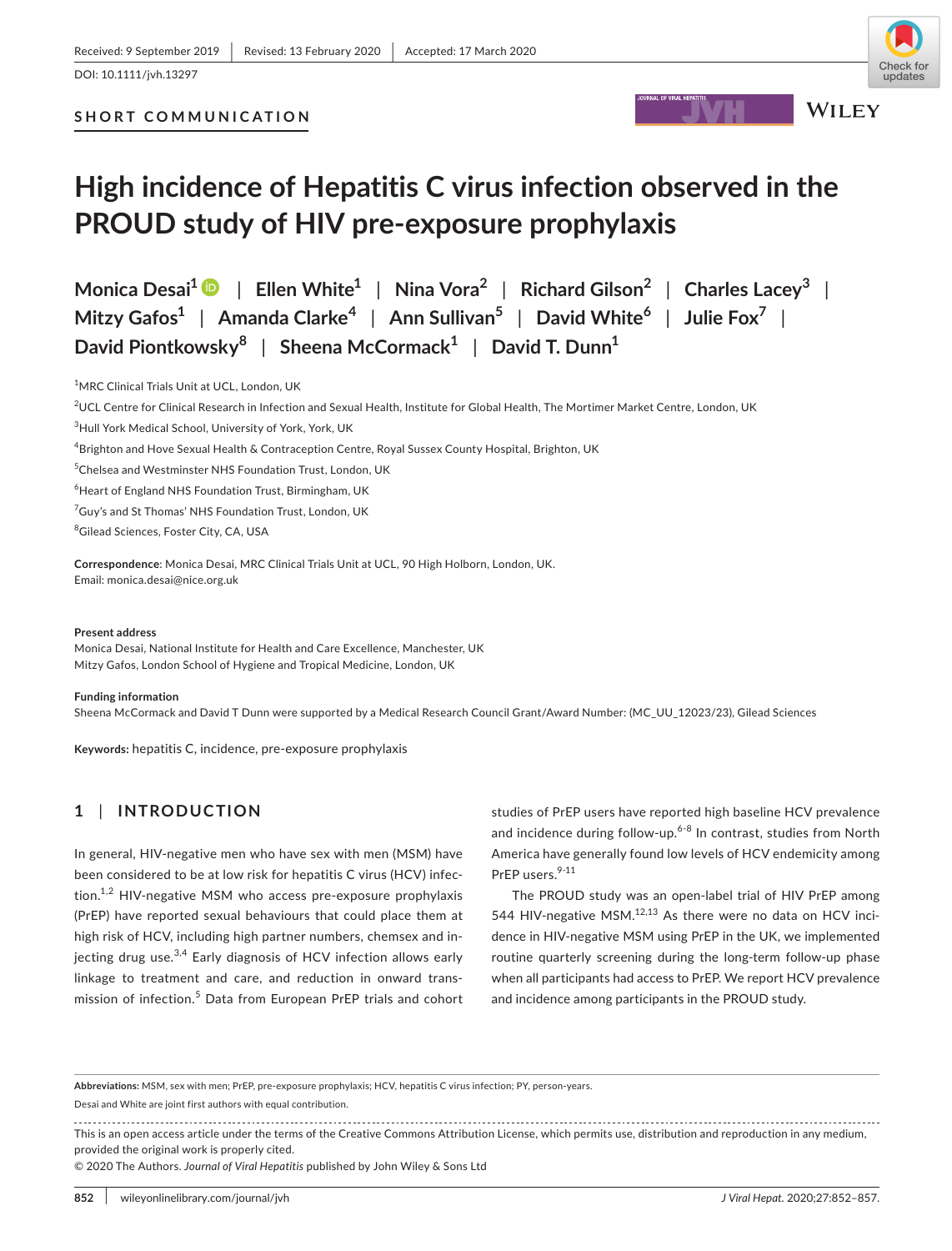#### **2** | **MATERIALS AND METHODS**

PROUD was an open-label, wait-list trial design that randomized MSM attending participating sexual health centres in England to receive HIV PrEP immediately or after a deferral period of 1 year (the deferred phase). Five hundred and forty-four participants were recruited between November 2012 and April 2014, and follow-up continued to October 2016. The protocol was modified in November 2014 following an interim analysis which showed PrEP to be highly effective, resulting in some participants in the deferred arm being offered PrEP earlier than one year (N =  $163$ ).<sup>13</sup>

The initial PROUD protocol followed national guidelines on HCV testing, with screening 'on indication'. Screening at enrolment was not mandated. The tests used during the trial varied by site, and the use of antibody, antigen or viral load tests depending on whether the participant had a prior history of HCV. Information on HCV was collected in a number of ways. At enrolment, participants self-reported a diagnosis with HCV in the previous 12 months, and the clinician reported whether the participant had ever been screened for, and if so, diagnosed with HCV. At each visit, the number of HCV screens and positive screens (although not distinguishing the type of test) since the previous visit was recorded. For all new infections, clinics were asked to provide detailed clinical and laboratory information, including dates of last positive and last negative test (for all assays), HCV viral load test results, liver function test results and history of injecting drug use. In March 2015, additional funding was acquired

which allowed screening at every quarterly study visit; at this time, all participants had access to PrEP and the trial was closed to further recruitment.

If the first HCV antibody (anti-HCV) test was negative, the participant was assumed to be seronegative at enrolment. If the first test was positive, the Trial Management Group determined whether infection was most likely acquired before enrolment (and thus contributed to the seroprevalence analysis) or after enrolment (and thus contributed to the incidence analysis) based on alanine transaminase and HCV viral load measurements, in relation to time since randomization.

## **2.1** | **Statistical analysis**

The cumulative incidence of HCV infection (time to diagnosis) was estimated using Kaplan-Meier analysis and randomized groups compared with the log-rank test, censoring at the time of the last screen for HCV. Estimation of incidence by calendar year was complicated by the highly variable time between the last negative test and the first positive test which, in some cases, could span adjacent calendar years. To address this, the date of infection was imputed 1000 times assuming a uniform distribution, and calculating the incidence for each calendar year within each imputed dataset.<sup>14</sup> Estimates were obtained by averaging across the imputed datasets, and confidence intervals derived using Rubin's rule.<sup>15</sup> All analyses were done in STATA version 15.1.



**FIGURE 1** Hepatitis C screening and infection consort diagram. Seroprevalent infections indicated by dashed box. Incidence infections indicated by double-lined box. TMG, Trial Management Group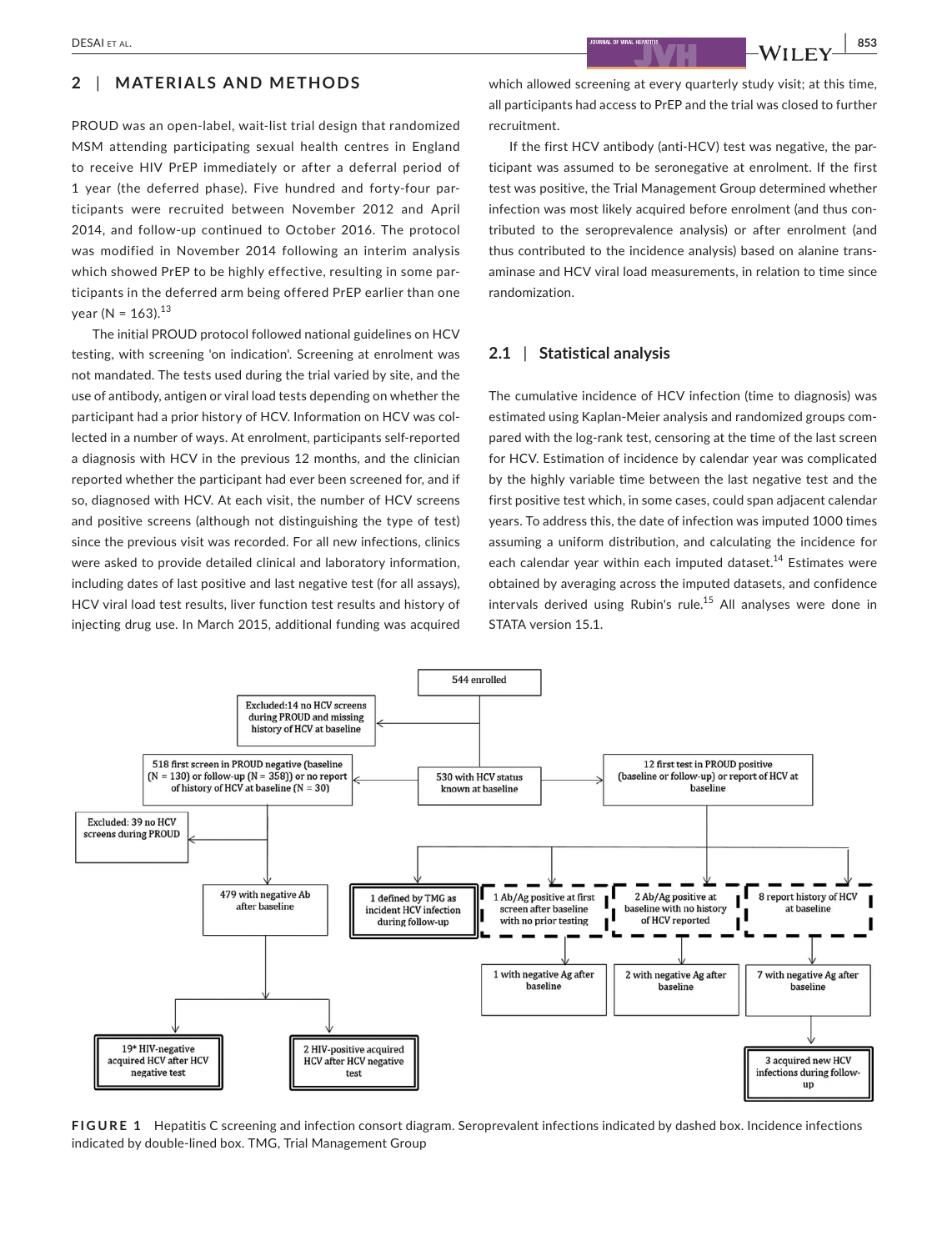#### **3** | **RESULTS**

Characteristics of the 544 study participants have been previously described.<sup>13</sup> Figure 1 illustrates the hepatitis C screening and infection among study participants. One hundred and thirty-three (24.4%) participants were screened for HCV at enrolment, and 499 (91.7%) were tested at least once during follow-up. Nine participants were only screened at baseline and therefore could not contribute to an incidence analysis. A HCV screen was conducted at 54.0% (3213/5946) of visits (higher during the phase of routine quarterly screening [80.6%] compared to the earlier phase of testing on indication [34.9%]), with a median of 6 (IQR: 3-8) screens per participant. Of the 45 participants who were never tested, 14 participants were also missing information on HCV history collected at enrolment.

### **3.1** | **Hepatitis C seroprevalence at enrolment**

The seroprevalence at enrolment was 2.1% (11/530; 95% CI: 1.0%- 3.7%). The 11 cases were identified as follows: eight participants were reported by the clinician at enrolment to have had a previous diagnosis of HCV; two were diagnosed with HCV a few days before enrolment; two participants had HCV viraemia detected at their first post-enrolment test (they were not tested at enrolment), of which one was judged to have acquired infection before enrolment.

#### **3.2** | **Hepatitis C incidence**

HCV incidence is based on the 490 participants who were considered HCV seronegative at enrolment, or who had previously cleared HCV infection prior to enrolment, and had at least one postenrolment HCV test. Table 1 presents baseline characteristics of these participants and indicates a cohort with high-risk behaviours: 226 (47.6%) reported use of chemsex-associated drugs in the past three months, 282 (57.6%) were diagnosed with any STI in the past 12 months, 170 (36.9%) reported using post-exposure prophylaxis in the past 12 months, and the median number of partners in the past three months was 10.

The median follow-up (enrolment to last HCV test) was 2.6 (IQR: 2.1-3.0) years, with a total follow-up of 1188.8 person-years (PY). Overall, 25 participants had a new HCV infection, yielding an incidence rate of 2.1 per 100 PY (25/1188.8; 95% CI: 1.4-3.1). Three of these were re-infections (the previous infections had cleared spontaneously or with treatment before enrolment), and one participant experienced two infections during follow-up (only the first infection was included in the incidence calculation). Two HCV infections were acquired after diagnosis of HIV whilst the participant was no longer on PrEP but was being actively followed up. Excluding these cases from the HCV incidence calculation reduced the estimate only slightly (1.9 per 100 PY [95% CI: 1.2-2.9]). Use of

nonprescribed injected drugs was reported by 11 participants at the suspected time of HCV infection, was denied by 12 and was unknown for two.

Figure 2 shows the cumulative incidence of time to a new HCV diagnosis, stratified by randomized arm (*P*-value log-rank test = 0.87). As only three infections (one immediate, two deferred) were observed during the deferred phase of the study (ie the period before the DEF arm had access to PrEP), the trial essentially provides no randomized information of whether access to PrEP affects the risk of acquiring HCV infection. Accounting for uncertainty in the time of acquisition of HCV infection, HCV incidence appeared to increase over calendar time (Table 2), reaching an estimated 4.0 per 100 PY in 2016 (95% CI: 2.0-8.1, *P*-value for trend = 0.09).

| <b>TABLE 1</b> Baseline characteristics of PROUD participants |
|---------------------------------------------------------------|
| included in HCV incidence analysis                            |

| Characteristic                                 | $N$ (%)<br>(Total = 490) |
|------------------------------------------------|--------------------------|
| Age (median)                                   | 35 (29-42)               |
| Ethnicity                                      |                          |
| White                                          | 395 (81.4%)              |
| <b>Black</b>                                   | 17 (3.5%)                |
| Asian                                          | 28 (5.8%)                |
| Other                                          | 45 (9.3%)                |
| University degree                              | 303 (62.3%)              |
| Full-time employment                           | 351 (72.4%)              |
| Born in the UK                                 | 292 (60.1%)              |
| Relationship status                            |                          |
| Partner, living together                       | 145 (29.8%)              |
| Partner, living separately                     | 74 (15.2%)               |
| Single                                         | 267 (54.9%)              |
| Circumcised                                    | 142 (29.4%)              |
| Chemsex-associated drugs*                      | 226 (47.6%)              |
| STI diagnosed in past 12 mo                    |                          |
| Any $**$                                       | 282 (57.6%)              |
| Rectal***                                      | 162 (34.8%)              |
| Rectal*** or syphilis                          | 183 (39.3%)              |
| Number of sexual partners in past 3 mo, median | $10(5-20)$               |
| Number of ncRAI partners in past 3 mo, median  | $2(1-5)$                 |
| Number of HIV tests in past 12 mo              | $3(2-4)$                 |
| Use of PEP in past 12 mo                       | 170 (36.9%)              |

*Note:* Data are median (IQR) or n (%). Number of participants missing baseline data: ethnicity, 5; university degree, 4; full-time employment, 5; relationship status, 4; chemsex, 15; STI, 24; total number of partners, 8; ncRAI partners, 25; HIV test, 17; PEP, 29.

Abbreviations: HCV, hepatitis C virus; HIV, human immunodeficiency virus; ncRAI, receptive anal intercourse without a condom; PEP, postexposure prophylaxis; STI, sexually transmitted infection; UK, United Kingdom.

- \*Methamphetamine, GHB, mephedrone or ketamine.
- \*\*Chlamydia, gonorrhoea, or syphilis.
- \*\*\*Rectal chlamydia or rectal gonorrhoea.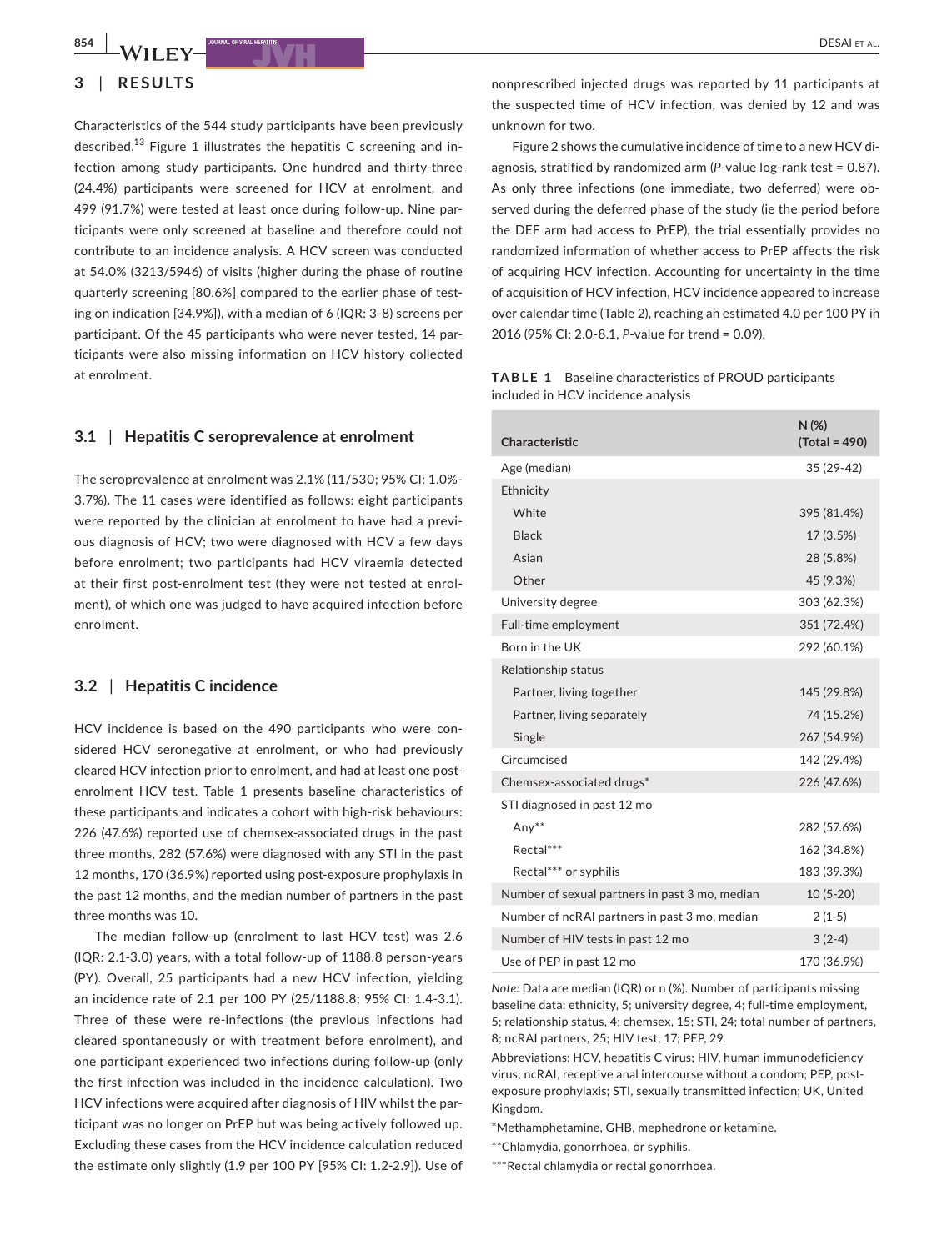**FIGURE 2** Cumulative incidence of HCV infection (time from enrolment to diagnosis). For illustrative purposes, one participant (IMM) diagnosed 4 d before the end of the trial is excluded. (*P*-value for  $log$ -rank test = 0.87)



|               | <b>TABLE 2</b> HCV incidence stratified by |  |
|---------------|--------------------------------------------|--|
| calendar year |                                            |  |

| Year | Person-years follow-up | <b>Estimated no. of HCV</b><br>infections <sup>a</sup> | Rate per 100 PY<br>(95% CI)* |
|------|------------------------|--------------------------------------------------------|------------------------------|
| 2013 | 154.8                  | 2.8                                                    | $1.8(0.5-6.2)$               |
| 2014 | 431.4                  | 5.7                                                    | $1.3(0.5-3.3)$               |
| 2015 | 393.2                  | 8.2                                                    | $2.1(1.0-4.4)$               |
| 2016 | 205.1                  | 8.2                                                    | $4.0(2.0-8.1)$               |
|      |                        |                                                        |                              |

**a** Accounting for infection interval over calendar years. \**P*-value for trend = 0.09.

## **4** | **DISCUSSION**

This analysis demonstrates a high overall incidence of hepatitis C infection (2.1 per 100 PY) in the PROUD trial. This is higher than, although compatible with, the incidence reported in other contemporaneous PrEP studies in Europe. In the AmPrEP study, HCV incidence during follow-up was 1.9 per 100 PY (95% CI: 1.1-3.4). The incidence rate of primary infection was 1.0 per 100 PY (95% CI: 0.5-2.2) and of re-infection 25.5 per 100 PY (95% CI: 11.5-56.8). $^6$  In the ANRS IPERGAY study of on-demand PrEP, HCV incidence was estimated to be 1.4 per 100 PY (95% CI: 0.7-2.4).<sup>7</sup> A large French cohort estimated HCV incidence to be 1.2 per 100 PY for HIV-negative MSM PrEP users.<sup>8</sup>

In contrast, demonstration and implementation cohorts of PrEP users in North America have reported lower incidence of HCV infection. An incidence of 0.7 per 100 PY (95% CI: 0.08-2.4) was reported from a San Francisco clinic.<sup>10</sup> A retrospective cohort study in a Montreal sexual health clinic that compared the incidence of STIs prior to, and in 12 months following, the prescription of PrEP in 109 MSM found no incident cases of HCV during either time period.<sup>9</sup> The disparity in HCV incidence seen between European and North American PrEP studies could be due to a different risk of exposure to the virus (ie variation in the prevalence of active infection among

MSM) or differences in the extent of high-risk sexual behaviours. PROUD participants were at the far end of this spectrum, reporting an average of 10 sexual partners in the three months before enrolment and 37% having used post-exposure prophylaxis in the previous 12 months (Table 1).

Few studies have estimated HCV incidence in general HIVnegative MSM populations. A meta-analysis by Ghisla et al estimated incidence to be 0.43 per 1000 PY (95% CI: 0.01-0.86).<sup>2</sup> A cohort in Amsterdam did not observe any HCV infections in HIV-negative participants during 7808 PY of follow-up (0 per 1000 PY, 95% CI: 0.0- 0.5). $^{16}$  In a UK (Brighton) hospital, HCV incidence was estimated at 0.15 per 100 PY (95% CI: 0.05-0.35)<sup>17</sup> among 57% of eligible participants who were tested. The difference in HCV incidence between HIV-negative MSM in general and those seeking PrEP is likely to be explained by the lower sexual risk behaviours and lower testing rates in the former group.

Although the increase in HCV incidence over calendar timein PROUD was not conventionally statistically significant, the low seroprevalence at enrolment (2.1%, coincidently identical to the overall incidence of 2.1% per year) suggests that the increasing incidence is genuine. This increase occurred despite an overall decline in HCV prevalence in England in recent years.<sup>18</sup> Phylogenetic analysis of HCV infections in the AmPrEP study and a cohort of HIV-negative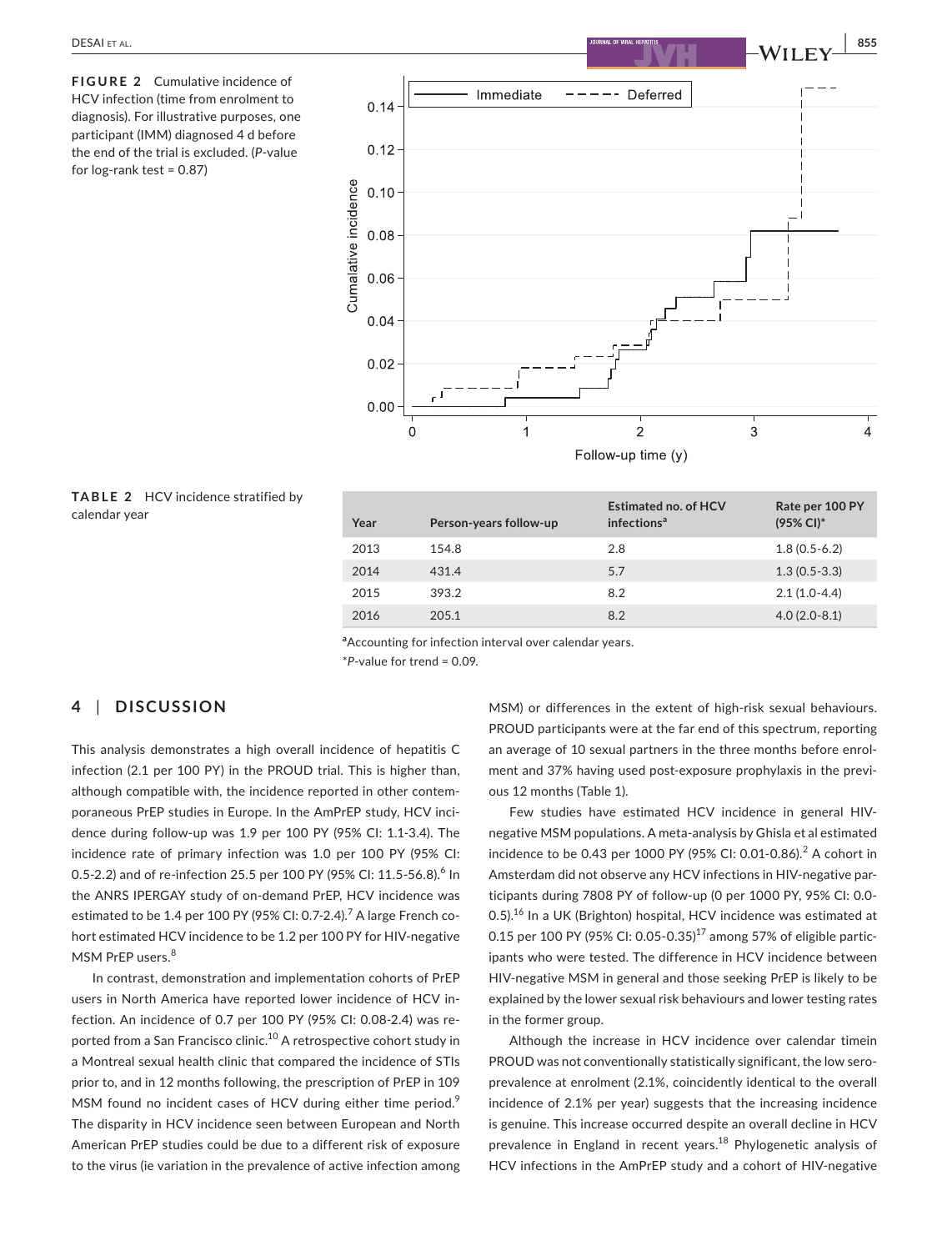and HIV-positive MSM in a French clinic<sup>19,20</sup> suggest that there was substantial sexual mixing between HIV-negative and HIV-positive populations, who have high HCV prevalence<sup>21</sup> and incidence,  $2^{2}$  and it is likely that PrEP facilitates this mixing. Although the frequency of HCV testing increased part way through the study and probably resulted in more rapid diagnosis of infections, we used an imputation method that should correct for any bias arising from this.

The 2.1% seroprevalence of HCV in PROUD participants at enrolment was considerably lower than that reported in the AmPrEP demonstration project  $(4.8\%)$ .<sup>19</sup> The IPERGAY study reported only one HCV infection at enrolment.<sup>7</sup> However, HCV seroprevalence changes rapidly in the context of a high incidence and comparisons between studies will be affected by the calendar time over which seroprevalence was calculated.

Our study has two major limitations. First, the small number of incident HCV infections limited our ability to examine risk factors for the acquisition of HCV, including geographical region. The second limitation is around the generalizability of our findings. PROUD participants were at much higher risk of acquiring HIV infection than other MSM attending sexual health clinics in the same time period, and the same may apply to HCV infection. The use of nonprescribed injected drugs was reported by 11 of the 25 incident cases, and this cannot be excluded as a possible route of transmission. However, qualitative research indicates that sharing of needles is uncommon among MSM injecting chemsex drugs in the UK, with high awareness of the risks of doing so.<sup>23</sup> Even if these 11 cases are discounted, the estimated incidence is still high, suggesting that HCV is highly transmissible through sexual contact, with the risk of epidemic spread of the infection in certain populations.

Regular care for PrEP provides an opportunity to screen for and provide early intervention for HCV. The increasing availability of HCV antigen/antibody testing makes screening in this population more feasible. $24$  The high incidence of HCV that we observed in PROUD supports the 2018 BHIVA/BASHH recommendation for quarterly HCV testing among HIV-negative MSM using PrEP in the UK, in line with other  $STIs.<sup>25</sup>$  Also, a recent modelling study has indicated that screening and treating PrEP users for HCV at least every 12 months can reduce HCV incidence by 67.3% (uncertainty range 52.7%-79.2%).<sup>26</sup> However, HCV incidence can vary markedly by location and time, and guidance in the UK and other countries $^{27,28}$ should be regularly reviewed in the light of local evidence.

#### **ACKNOWLEDGEMENTS**

Gilead Sciences awarded a grant to fund the increased quarterly screening of hepatitis C. The PROUD study was supported by ad hoc funding from the MRC Clinical Trials Unit at University College London and an innovations grant from Public Health England, and most clinics received support through the UK National Institute of Health Research Clinical Research Network. Gilead Sciences provided Truvada PrEP for the PROUD study. We thank the PROUD participants who recognized the need for the study design, the dedication of the clinic teams and the oversight that the governance committees provided as the study evolved.

#### **CONFLICTS OF INTERESTS**

The PROUD study was provided drug free of charge by Gilead Sciences plc. that also distributed it to participating clinics and provided funds for additional diagnostic tests for HCV and drug levels. EW university fees and stipend funded by Gilead Science plc. SM reports grants from the European Union H2020 scheme, EDCTP 2, the National Institute of Health Research and Gilead Sciences; other support from Gilead Sciences and the Population Council Microbicide Advisory Board; and is Chair of the Project Advisory Committee for USAID grant awarded to CONRAD to develop tenofovir-based products for use by women (nonfinancial). DTD has received fees for participation on advisory boards and educational workshops from ViiV Healthcare and Gilead Sciences. AC has received consultancy fees from Gilead and ViiV/GSK, and travel bursaries to education events from Gilead. DP is an employee of Gilead Sciences. NV has received conference support from Gilead and Janssen. MD, DW, AS, MG, JF, CL and RG have no conflicts to declare.

### **ORCID**

*Monica Desai* <https://orcid.org/0000-0001-8632-9808>

#### **REFERENCES**

- 1. Jin F, Matthews GV, Grulich AE. Sexual transmission of hepatitis C virus among gay and bisexual men: a systematic review. *Sex Health*. 2017;14(1):28-41.
- 2. Ghisla V, Scherrer AU, Nicca D, Braun DL, Fehr JS. Incidence of hepatitis C in HIV positive and negative men who have sex with men 2000–2016: a systematic review and meta-analysis. *Infection*. 2017;45(3):309-321.
- 3. Desai M, White E, Vora N, et al.Chemsex in the PROUD Study. PHE Conference; Warwick, UK.s2016.
- 4. Edmundson C, Heinsbroek E, Glass R, et al. Sexualised drug use in the United Kingdom (UK): A review of the literature. *Int J Drug Policy*. 2018;55:131-148.
- 5. Martin NK, Vickerman P, Dore GJ, Hickman M. The hepatitis C virus epidemics in key populations (including people who inject drugs, prisoners and MSM): the use of direct-acting antivirals as treatment for prevention. *Curr Opin HIV AIDS*. 2015;10(5):374-380.
- 6. Hoornenborg ECL, Achterbergh RCA, Schim van der Loeff M, et al. on behalf of the Amsterdam PrEP Project Team in the HIV Transmission Elimination AMsterdam Initiative (H-TEAM). High incidence of hepatitis C virus (re-)infections among PrEP users in the Netherlands: Implications for prevention, monitoring and treatment. AIDS conference. 2018, abstract 2682. [http://programme.](http://programme.aids2018.org/Abstract/Abstract/2682) [aids2018.org/Abstract/Abstract/2682](http://programme.aids2018.org/Abstract/Abstract/2682)
- 7. Gras J, Mahjoub N, Carreau I, et al.HCV RNA and Antigen Detection for Diagnosis of Acute Hepatitis C among MSM on PrEP. Conference on Retroviruses and Oppotunistic Infections; s2018.
- 8. Cotte L, Cua E, Reynes J, et al. Hepatitis C virus incidence in HIVinfected and in preexposure prophylaxis (PrEP)-using men having sex with men. *Liver Int*. 2018;38(10):1736-1740.
- 9. Nguyen VK, Greenwald ZR, Trottier H, et al. Incidence of sexually transmitted infections before and after preexposure prophylaxis for HIV. *AIDS*. 2018;32(4):523-530.
- 10. Volk JE, Marcus JL, Phengrasamy T, Hare CB. Incident hepatitis C virus infections among users of HIV preexposure prophylaxis in a clinical practice setting. *Clin Infect Dis*. 2015;60(11):1728-1729.
- 11. Mikati T, Jamison K, Borges CM, et al. Low prevalence of Hepatitis C Virus among NYC initiating PrEP and PEP, 2016-2017. Conference on Retroviruses and Opportunistic Infections; 2018.